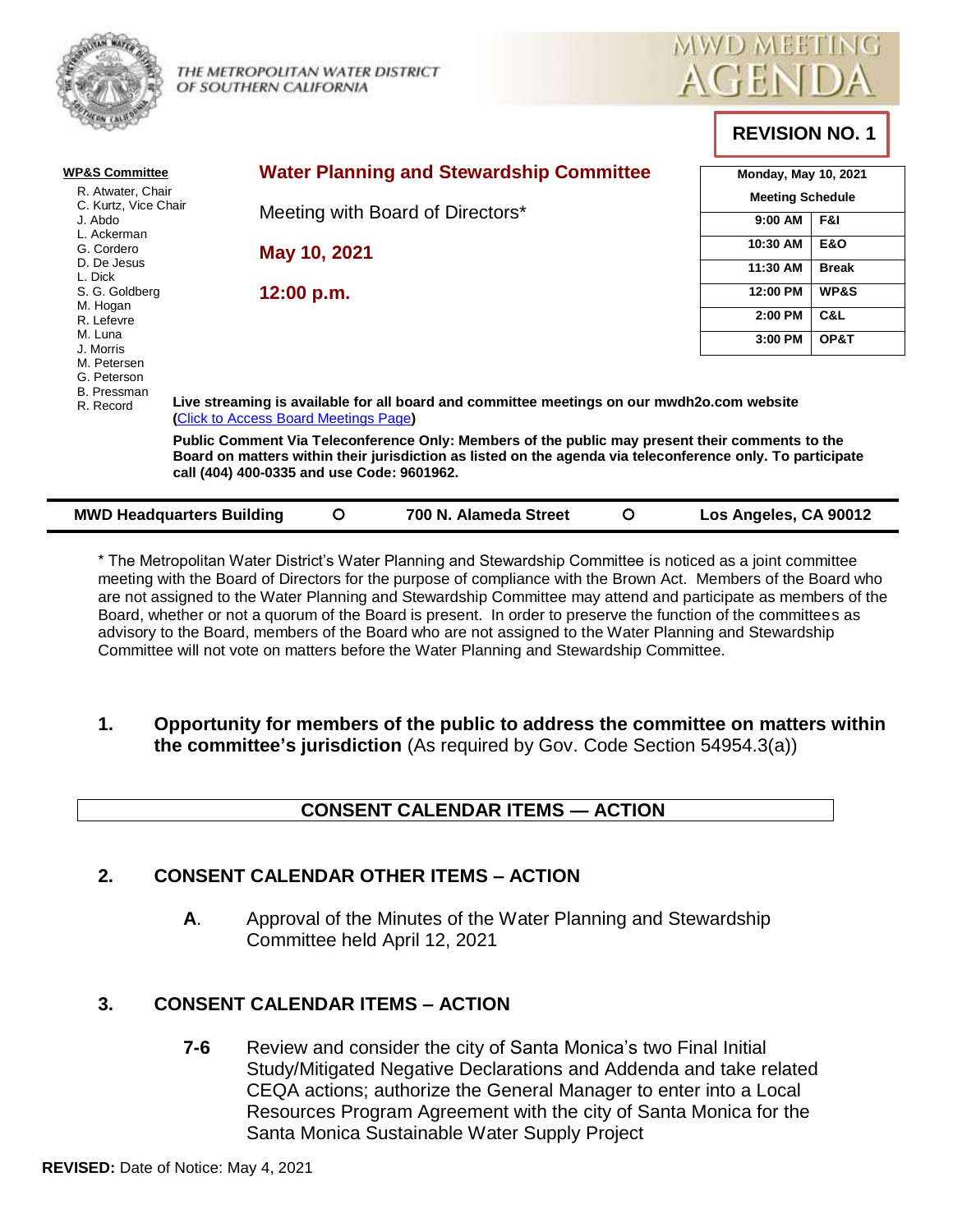Water Planning and Stewardship Committee Agenda Page 2

- **Subject updated 7-7** Authorize the General Manager to enter into agreement with participating member agencies to provide a credit to offset the increased costs and impacts incurred by a member agency associated with shifting deliveries to different service connections at the request of Metropolitan during calendar years 2021 and 2022; the General Manager has determined that the proposed action is exempt or otherwise not subject to CEQA
	- **7-8** Adopt Metropolitan's 2020 Urban Water Management Plan, Appendix 11 Addendum to the 2015 Urban Water Management Plan, Water Shortage Contingency Plan, and their corresponding resolutions for submittal to the State of California; the General Manager has determined that the proposed actions are exempt or otherwise not subject to CEQA.

# **END OF CONSENT CALENDAR ITEMS**

## **4. OTHER BOARD ITEMS — ACTION**

None

### **5. BOARD INFORMATION ITEMS**

**Moved to Committee Items 9-3** Information on potential refinements to the performance provisions within the Local Resources Program

### **6. COMMITTEE ITEMS**

- **a.** Interstate Efforts to Conserve Colorado River Water
- **b.** Oral update on Water Surplus Drought Management

#### **Added c.** Update on potential refinements to the performance provisions within the Local Resources Program